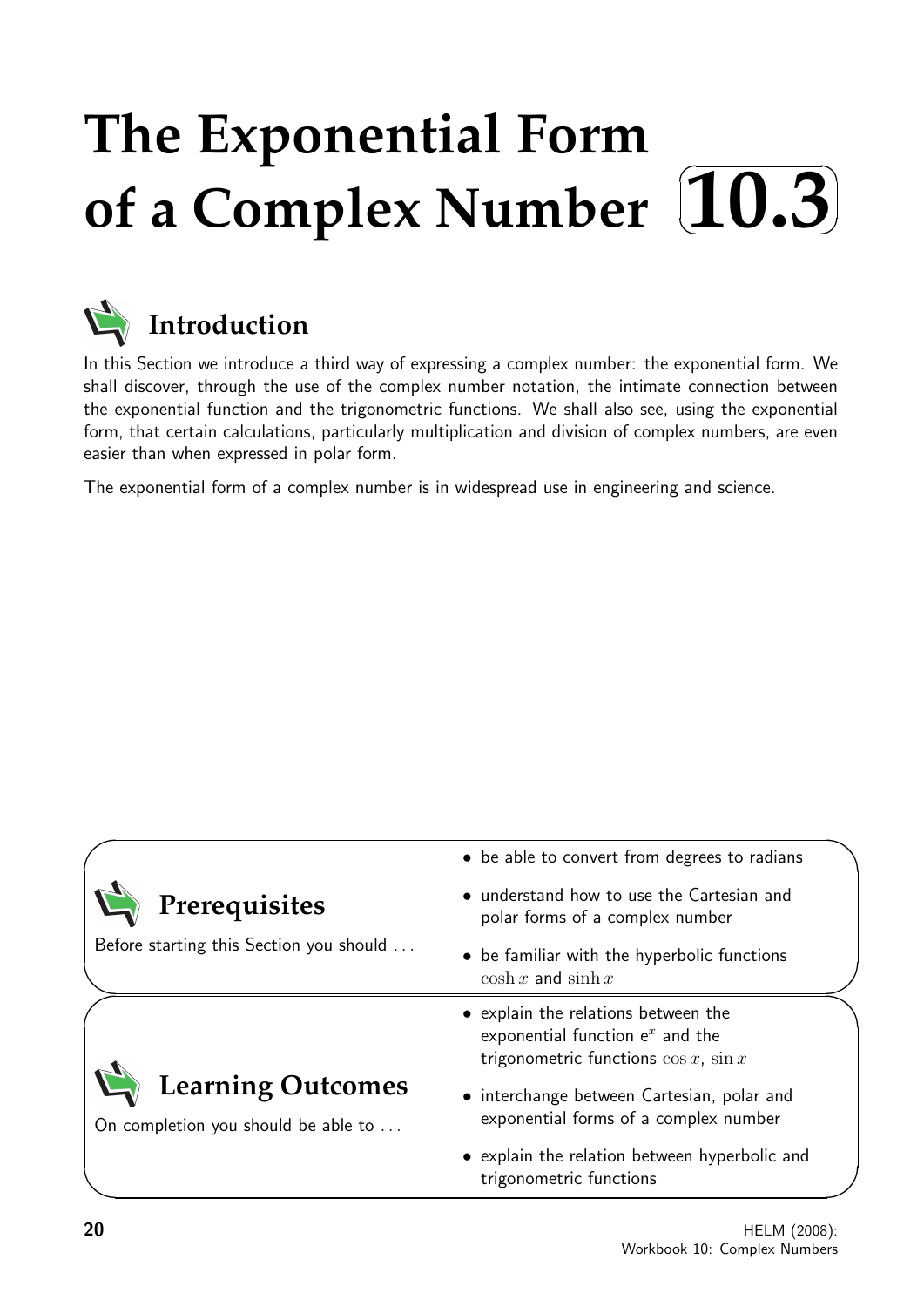

## **1. Series expansions for exponential and trigonometric functions**

We have, so far, considered two ways of representing a complex number:

 $z = a + ib$  Cartesian form

or

 $z = r(\cos \theta + i \sin \theta)$  polar form

In this Section we introduce a third way of denoting a complex number: the exponential form. If x is a real number then, as we shall verify in  $HELM$  16, the exponential number e raised to the power  $x$  can be written as a series of powers of  $x$ :

$$
e^x = 1 + x + \frac{x^2}{2!} + \frac{x^3}{3!} + \frac{x^4}{4!} + \cdots
$$

in which  $n! = n(n-1)(n-2)...(3)(2)(1)$  is the factorial of the integer n. Although there are an infinite number of terms on the right-hand side, in any practical calculation we could only use a finite number. For example if we choose  $x = 1$  (and taking only six terms) then

$$
e1 \approx 1 + 1 + \frac{1}{2!} + \frac{1}{3!} + \frac{1}{4!} + \frac{1}{5!}
$$
  
= 2 + 0.5 + 0.16666 + 0.04166 + 0.00833  
= 2.71666

which is fairly close to the accurate value of  $e = 2.71828$  (to 5 d.p.)

We ask you to accept that  $e^x$ , for any real value of  $x$ , is the same as  $1 + x +$  $x^2$  $\frac{1}{2!}$  +  $x^3$  $\frac{x}{3!} + \cdots$  and that if we wish to calculate  $e^x$  for a *particular value* of  $x$  we will only take a finite number of terms in the series. Obviously the more terms we take in any particular calculation the more accurate will be our calculation.

As we shall also see in HELM 16, similar series expansions exist for the trigonometric functions  $\sin x$ and  $\cos x$ :

$$
\sin x = x - \frac{x^3}{3!} + \frac{x^5}{5!} - \frac{x^7}{7!} + \cdots
$$

$$
\cos x = 1 - \frac{x^2}{2!} + \frac{x^4}{4!} - \frac{x^6}{6!} + \cdots
$$

in which  $x$  is measured in radians.

The observant reader will see that these two series for  $\sin x$  and  $\cos x$  are similar to the series for  $e^x$ . Through the use of the symbol i (where  $i^2 = -1$ ) we will examine this close correspondence. In the series for  $e^x$  replace  $x$  on both left-hand and right-hand sides by i $\theta$  to give:

$$
e^{i\theta} = 1 + (i\theta) + \frac{(i\theta)^2}{2!} + \frac{(i\theta)^3}{3!} + \frac{(i\theta)^4}{4!} + \frac{(i\theta)^5}{5!} + \cdots
$$

Then, as usual, replace every occurrence of  $i^2$  by  $-1$  to give

$$
e^{i\theta} = 1 + i\theta - \frac{\theta^2}{2!} - i\frac{\theta^3}{3!} + \frac{\theta^4}{4!} + i\frac{\theta^5}{5!} + \cdots
$$

HELM (2008): Section 10.3: The Exponential Form of a Complex Number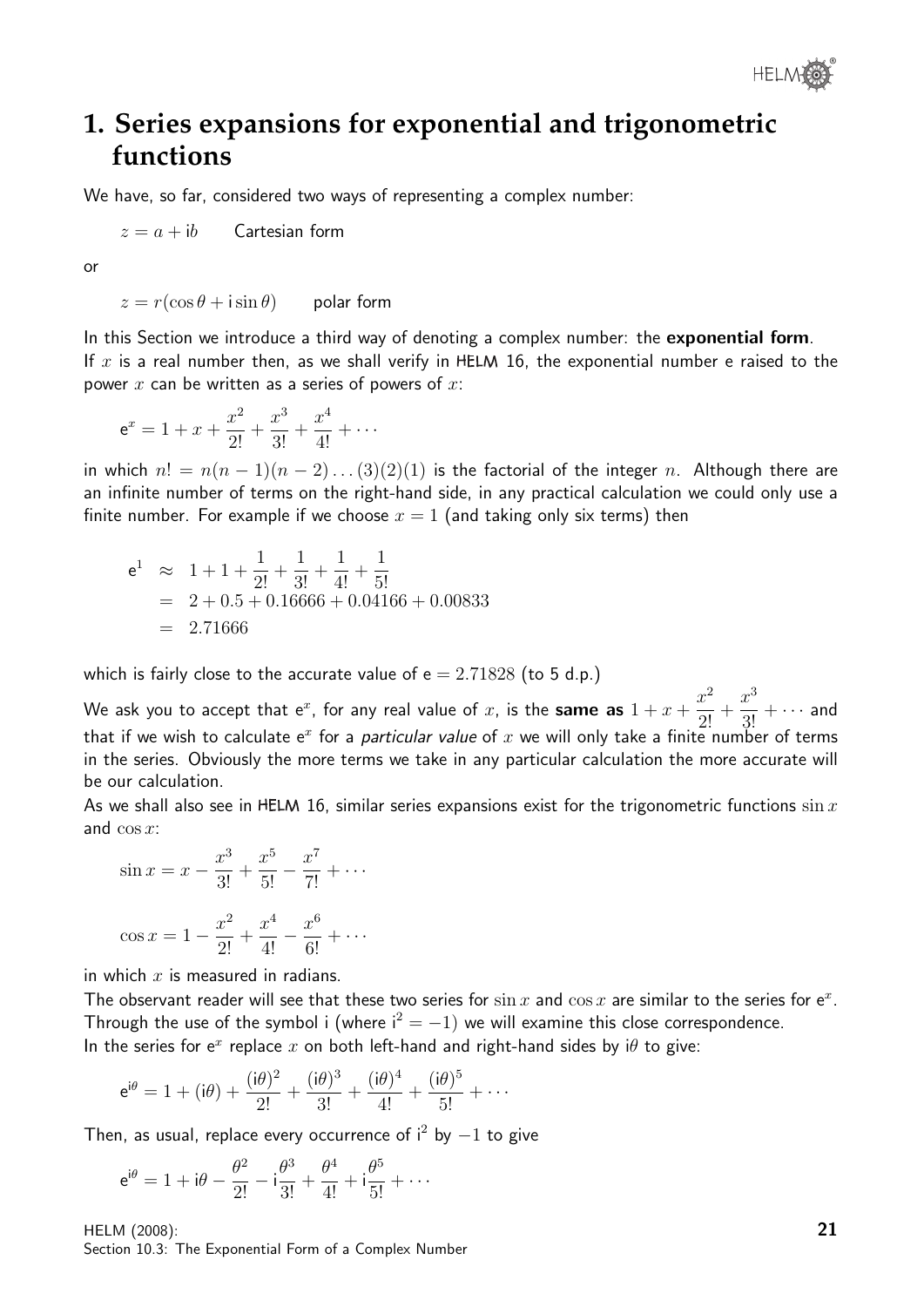which, when re-organised into real and imaginary terms gives, finally:

$$
e^{i\theta} = \left[1 - \frac{\theta^2}{2!} + \frac{\theta^4}{4!} - \dots\right] + i\left[\theta - \frac{\theta^3}{3!} + \frac{\theta^5}{5!} - \dots\right]
$$
  
=  $\cos\theta + i\sin\theta$ 





We use Key Point 8:

## Solution (a)  $e^{i\pi/4} = \cos{\frac{\pi}{4}} + i \sin{\frac{\pi}{4}} = \frac{1}{\sqrt{4}}$  $\frac{1}{2} + i \frac{1}{\sqrt{2}}$ 2 (b)  $e^{-i} = cos(-1) + i sin(-1) = 0.540 - i(0.841)$  don't forget: use radians (c)  $e^{i\pi} = \cos \pi + i \sin \pi = -1 + i(0) = -1$

## **2. The exponential form**

Since  $z = r(\cos \theta + i \sin \theta)$  and since  $e^{i\theta} = \cos \theta + i \sin \theta$  we therefore obtain another way in which to denote a complex number:  $z=r\mathrm{e}^{\mathrm{i}\theta}.$  called the  $\mathsf{exponential\ form}.$ 

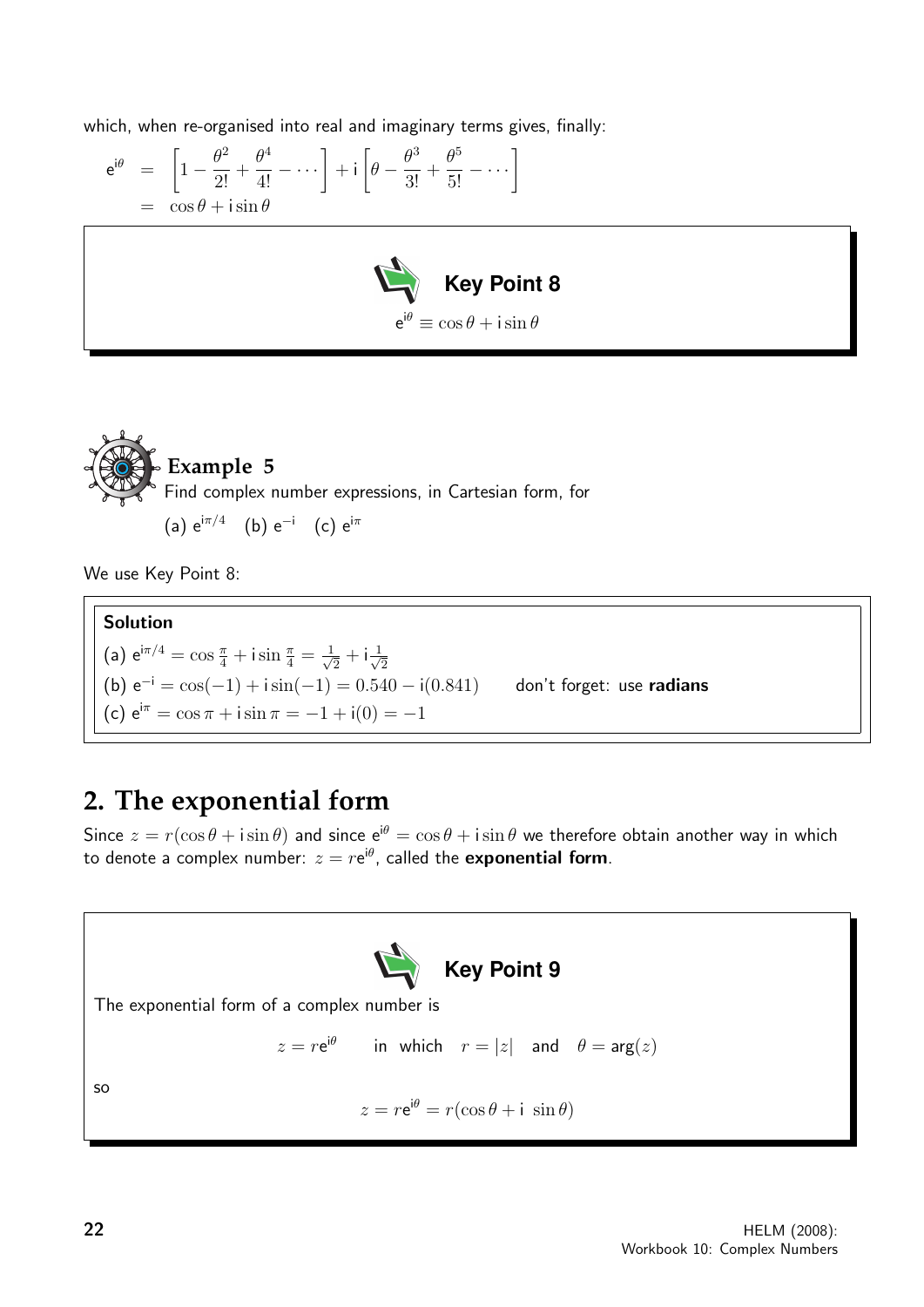

Use Key Point 9:

Your solution Answer  $z = 3e^{i\pi/6} = 3(\cos{\frac{\pi}{6}})$ 6  $+$  i sin  $\pi$ 6 )  $= 3(0.8660 + i0.5000)$  $= 2.60 + 1.50$ i to 2 d.p.



Solution (a) If  $z = r e^{i\theta}$  then  $z^{-1} = \frac{1}{\sqrt{2\pi}}$  $\frac{1}{re^{i\theta}} =$ 1 r  $e^{-i\theta}$  using the normal rules for indices. (b) Working in polar form: if  $z = r e^{i\theta} = r(\cos \theta + i \sin \theta)$  then  $z^* = r(\cos\theta - i\sin\theta) = r(\cos(-\theta) + i\sin(-\theta)) = r e^{-i\theta}$ since  $\cos(-\theta) = \cos \theta$  and  $\sin(-\theta) = -\sin \theta$ . In fact this reflects the general rule: to find the complex conjugate of any expression simply replace i by  $-i$  wherever it occurs in the expression. (c)  $zw = (r e^{i\theta})(t e^{i\phi}) = r t e^{i\theta} e^{i\phi} = r t e^{i\theta + i\phi} = r t e^{i(\theta + \phi)}$  which is again the result we are familiar with: when complex numbers are multiplied their moduli multiply and their arguments add.

We see that in some circumstances the exponential form is even more convenient than the polar form since we need not worry about cumbersome trigonometric relations.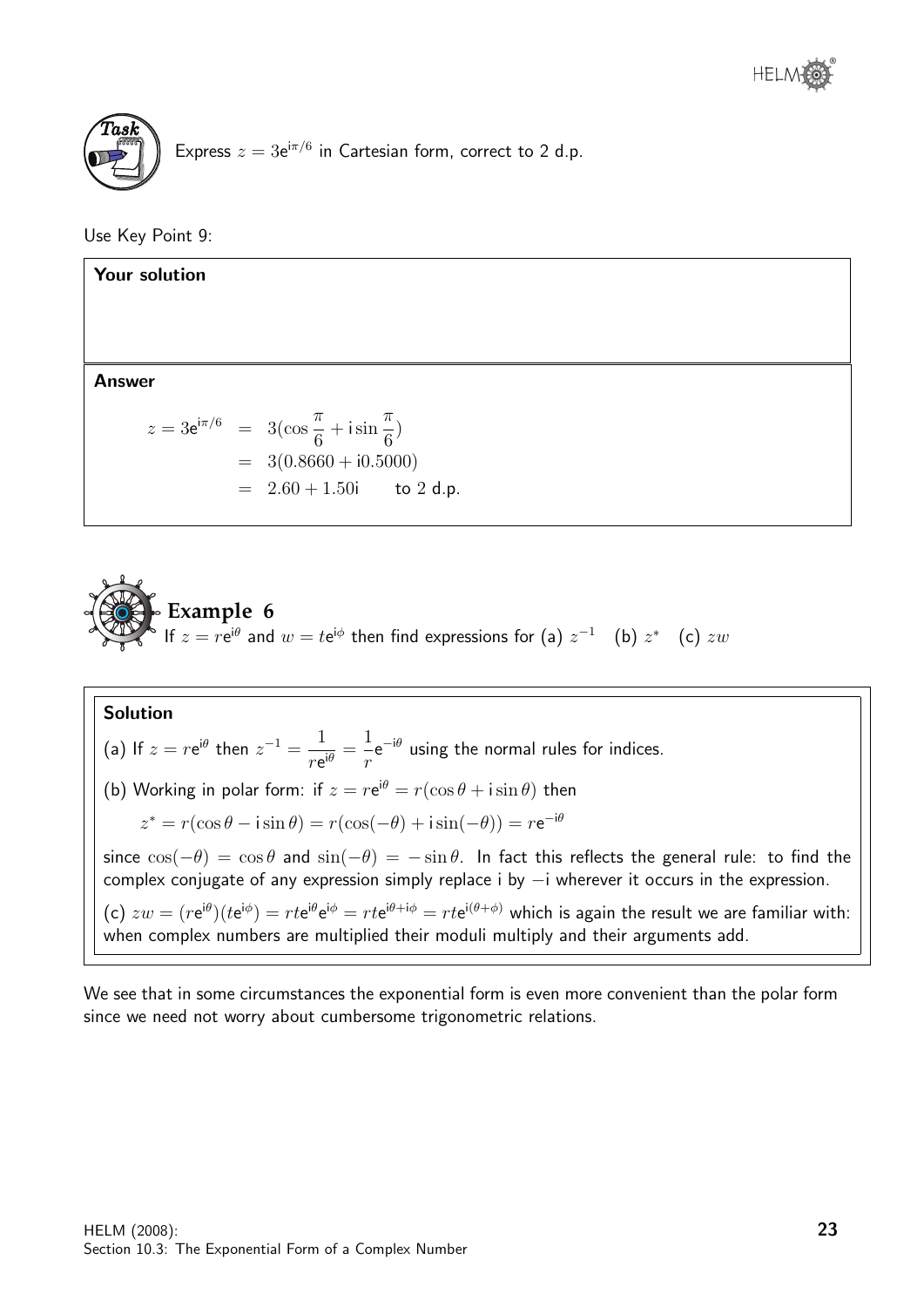

Express the following complex numbers in exponential form:

(a)  $z = 1 - i$  (b)  $z = 2 + 3i$  (c)  $z = -6$ .

| Your solution                                                        |
|----------------------------------------------------------------------|
| (a)                                                                  |
|                                                                      |
| <b>Answer</b>                                                        |
| $z = \sqrt{2}e^{i7\pi/4}$ (or, equivalently, $\sqrt{2}e^{-i\pi/4}$ ) |
| Your solution                                                        |
| (b)                                                                  |
|                                                                      |
| <b>Answer</b>                                                        |
| $z = \sqrt{13}e^{i(0.9828)}$                                         |
| Your solution                                                        |
| (c)                                                                  |
|                                                                      |
| <b>Answer</b>                                                        |
| $z=6e^{i\pi}$                                                        |

## **3. Hyperbolic and trigonometric functions**

We have seen in subsection 1 (Key Point 8) that

 $e^{i\theta} = \cos \theta + i \sin \theta$ 

It follows from this that

$$
e^{-i\theta} = \cos(-\theta) + i\sin(-\theta) = \cos\theta - i\sin\theta
$$

Now if we add these two relations together we obtain

$$
\cos\theta = \frac{\mathrm{e}^{\mathrm{i}\theta} + \mathrm{e}^{-\mathrm{i}\theta}}{2}
$$

whereas if we subtract the second from the first we have

$$
\sin \theta = \frac{e^{i\theta} - e^{-i\theta}}{2i}
$$

These new relations are reminiscent of the hyperbolic functions introduced in HELM 6. There we defined  $\cosh x$  and  $\sinh x$  in terms of the exponential function:

$$
\cosh x = \frac{e^x + e^{-x}}{2} \qquad \sinh x = \frac{e^x - e^{-x}}{2}
$$

In fact, if we replace x by  $i\theta$  in these last two equations we obtain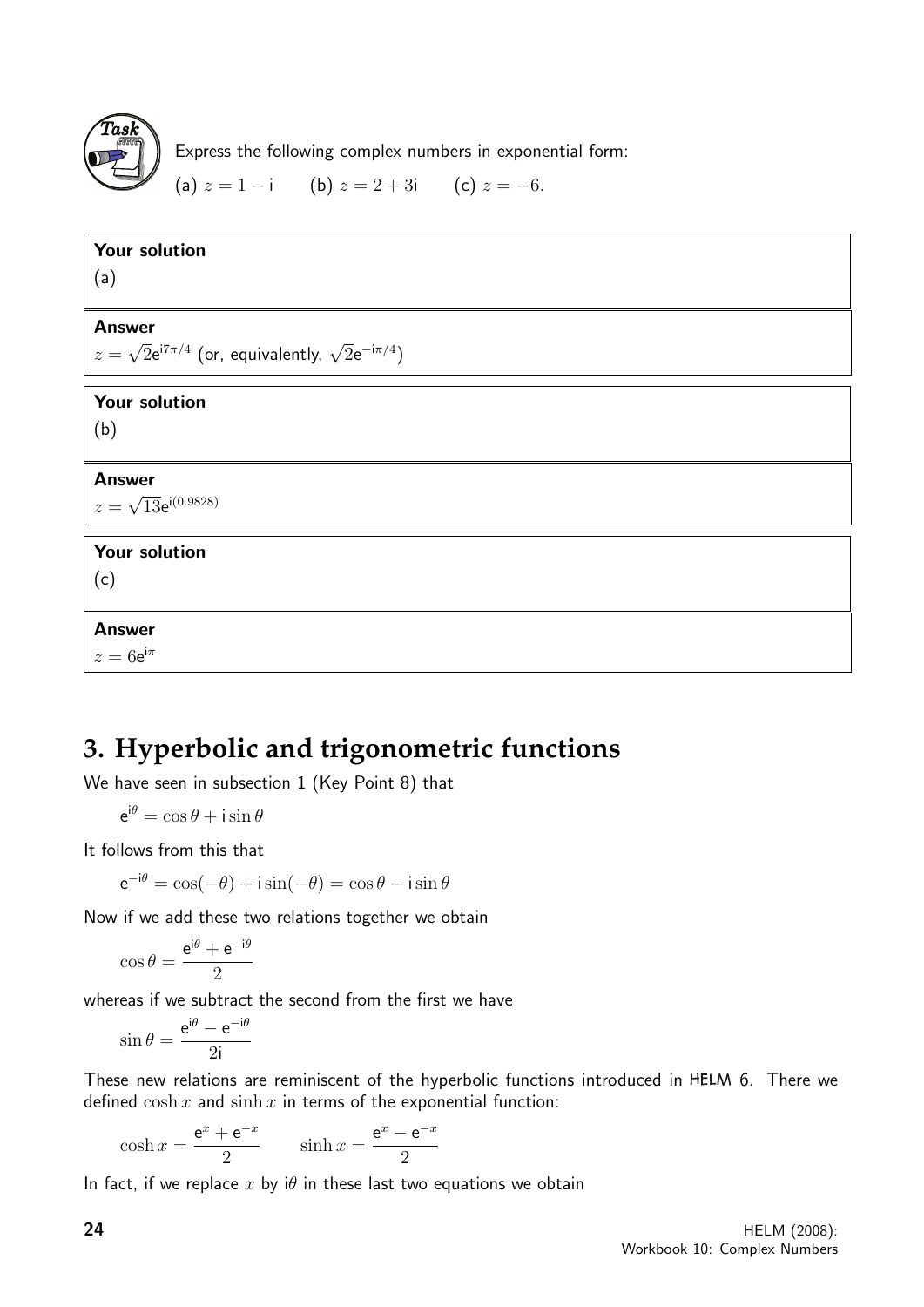®

$$
\cosh(i\theta) = \frac{e^{i\theta} + e^{-i\theta}}{2} \equiv \cos\theta \qquad \text{and} \qquad \sinh(i\theta) = \frac{e^{i\theta} - e^{-i\theta}}{2} \equiv i\sin\theta
$$

Although, by our notation, we have implied that both x and  $\theta$  are real quantities in fact these expressions for cosh and sinh in terms of cos and sin are quite general.





Given that  $\cos^2 z + \sin^2 z \equiv 1$  for all z then, utilising complex numbers, obtain the equivalent identity for hyperbolic functions.

### Your solution

Answer

You should obtain  $\cosh^2 z - \sinh^2 z \equiv 1$  since, if we replace  $z$  by  $iz$  in the given identity then  $\cos^2(iz) + \sin^2(iz) \equiv 1$ . But as noted above  $\cos(iz) \equiv \cosh z$  and  $\sin(iz) \equiv i \sinh z$  so the result follows.

Further analysis similar to that in the above task leads to Osborne's rule:

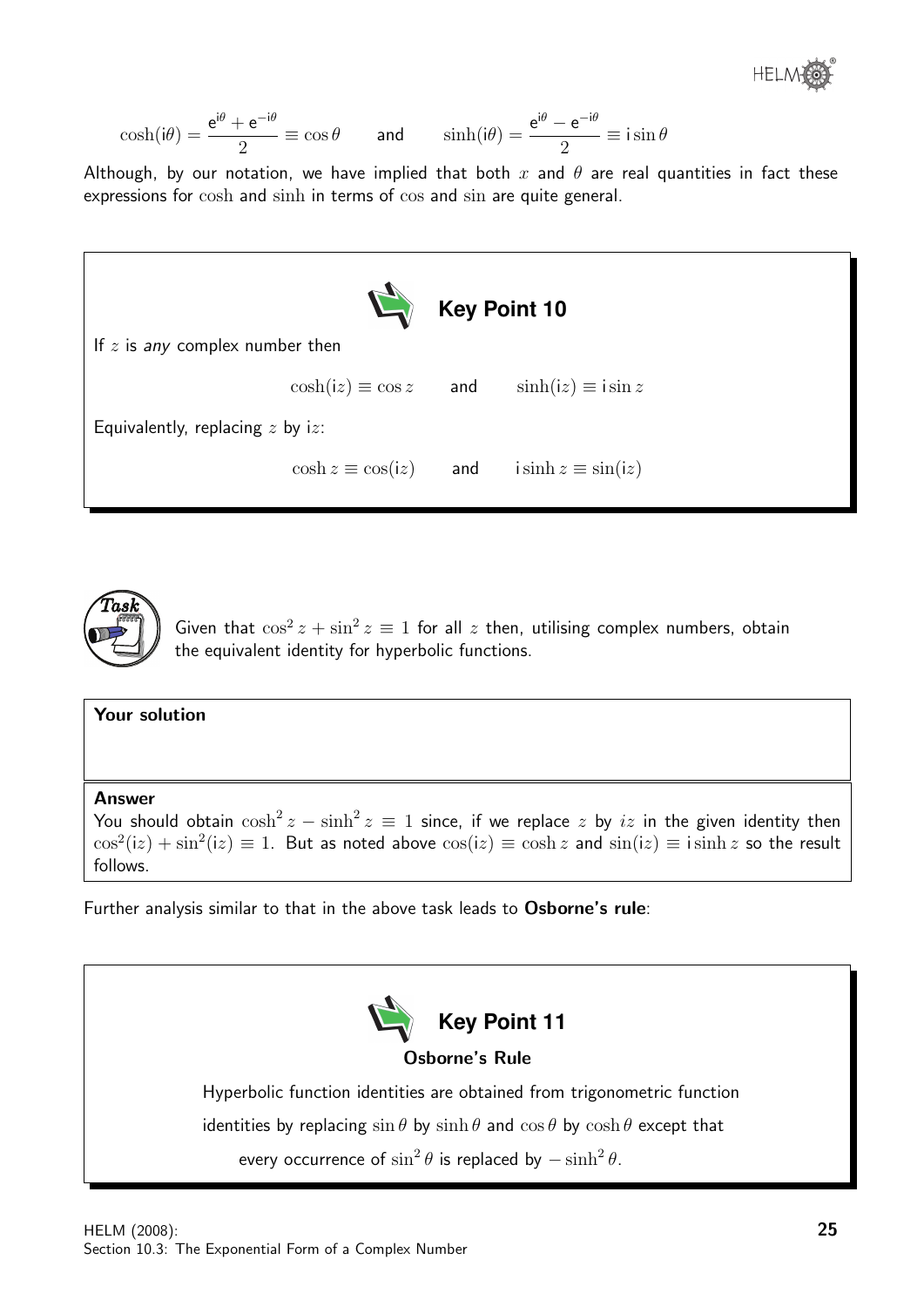

#### Solution Here  $1 + \tan^2 \theta \equiv \sec^2 \theta$  is equivalent to  $1 +$  $\sin^2\theta$  $\cos^2\theta$  $\equiv \frac{1}{\sqrt{2}}$  $\cos^2\theta$ . Hence if  $\sin^2 \theta \to -\sinh^2 \theta$  and  $\cos^2 \theta \to \cosh^2 \theta$ then we obtain 1 −  $\sinh^2\theta$  $\cosh^2\theta$  $\equiv -\frac{1}{1}$  $\cosh^2\theta$ or, equivalently,  $1-\tanh^2\theta\equiv \text{sech}^2\theta$



## **Feedback applied to an amplifier**

Feedback is applied to an amplifier such that

$$
A' = \frac{A}{1 - \beta A}
$$

where  $A', A$  and  $\beta$  are complex quantities.  $A$  is the amplifier gain,  $A'$  is the gain with feedback and  $\beta$  is the proportion of the output which has been fed back.



Figure 8: An amplifier with feedback

- (a) If at 30 Hz,  $A = -500$  and  $\beta = 0.005e^{8\pi i/9}$ , calculate  $A'$  in exponential form.
- (b) At a particular frequency it is desired to have  $A' = 300e^{5\pi i/9}$  where it is known that  $A=400$ e $^{11\pi i/18}.$  Find the value of  $\beta$  necessary to achieve this gain modification.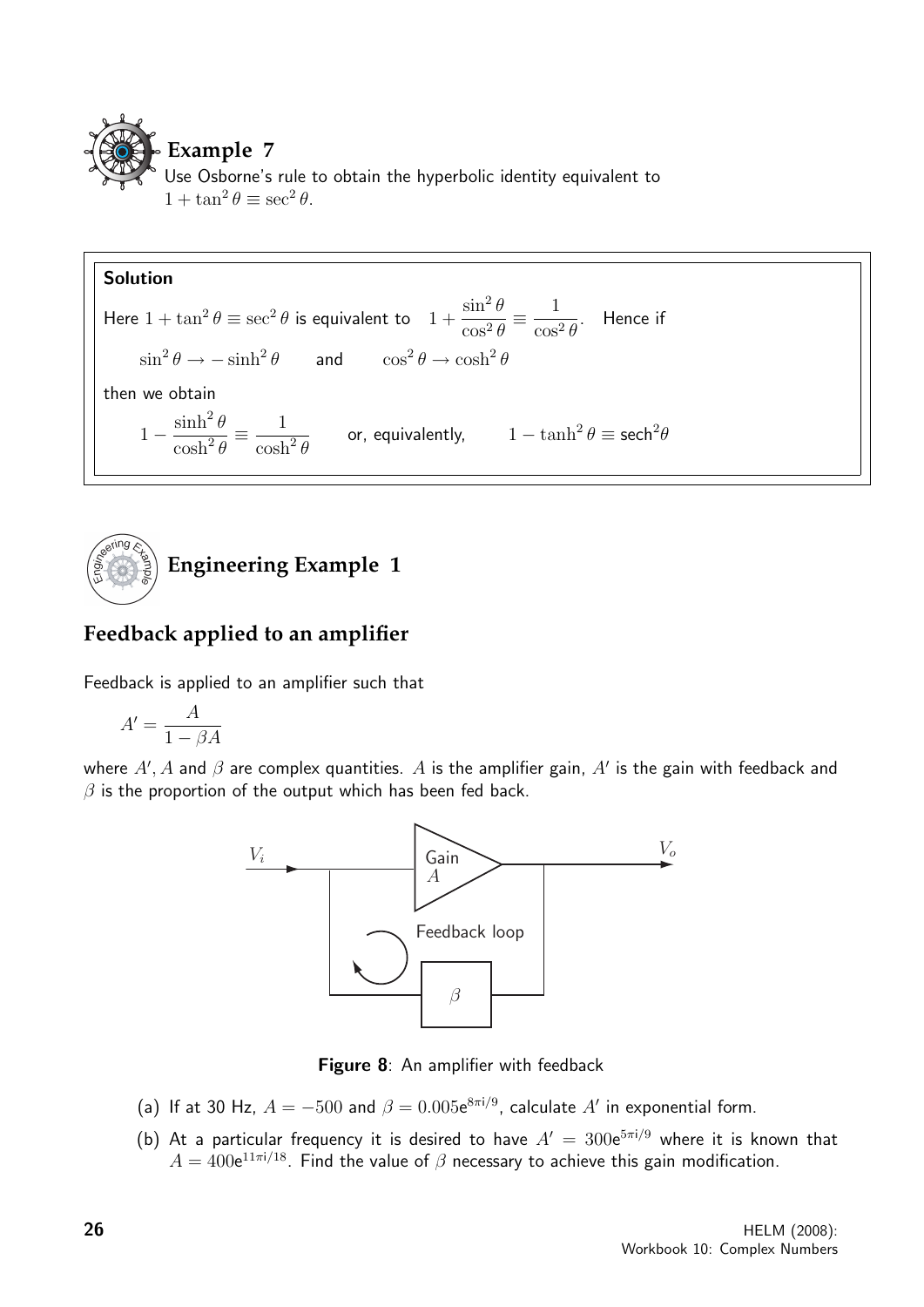

### Mathematical statement of the problem

For (a): substitute  $A=-500$  and  $\beta=0.005{\rm e}^{8\pi{\rm i}/9}$  into  $A'=\dfrac{A}{1-\beta A}$  in order to find  $A'.$ 

For (b): we need to solve for  $\beta$  when  $A' = 300e^{5\pi i/9}$  and  $A = 400e^{11\pi i/18}$ .

### Mathematical analysis

(a) 
$$
A' = \frac{A}{1 - \beta A} = \frac{-500}{1 - 0.005e^{8\pi i/9} \times (-500)} = \frac{-500}{1 + 2.5e^{8\pi i/9}}
$$

Expressing the bottom line of this expression in Cartesian form this becomes:

$$
A' = \frac{-500}{1 + 2.5\cos(\frac{8\pi}{9}) + 2.5i\sin(\frac{8\pi}{9})} \approx \frac{-500}{-1.349 + 0.855i}
$$

Expressing both the top and bottom lines in exponential form we get:

$$
A' \approx \frac{500e^{i\pi}}{1.597e^{i2.576}} \approx 313e^{0.566i}
$$

(b) 
$$
A' = \frac{A}{1 - \beta A} \rightarrow A'(1 - \beta A) = A \rightarrow -\beta A A' = A - A'
$$

i.e. 
$$
\beta = \frac{A' - A}{AA'} \rightarrow \beta = \frac{1}{A} - \frac{1}{A'}
$$

So

$$
\beta = \frac{1}{A} - \frac{1}{A'} = \frac{1}{400e^{11\pi i/18}} - \frac{1}{300e^{5\pi i/9}} \approx 0.0025e^{-11\pi i18} - 0.00333e^{-5\pi i/9}
$$

Expressing both complex numbers in Cartesian form gives

$$
\beta = 0.0025 \cos(-\frac{11\pi}{18}) + 0.0025i \sin(-\frac{11\pi}{18}) - 0.00333 \cos(-\frac{5\pi}{9}) - 0.00333i \sin(-\frac{5\pi}{9})
$$
  
= -2.768 × 10<sup>-4</sup> + 9.3017 × 10<sup>-4</sup>i = 9.7048 × 10<sup>-4</sup>e<sup>1.86i</sup>

So to 3 significant figures  $\beta = 9.70 \times 10^{-4}$ e $^{1.86i}$